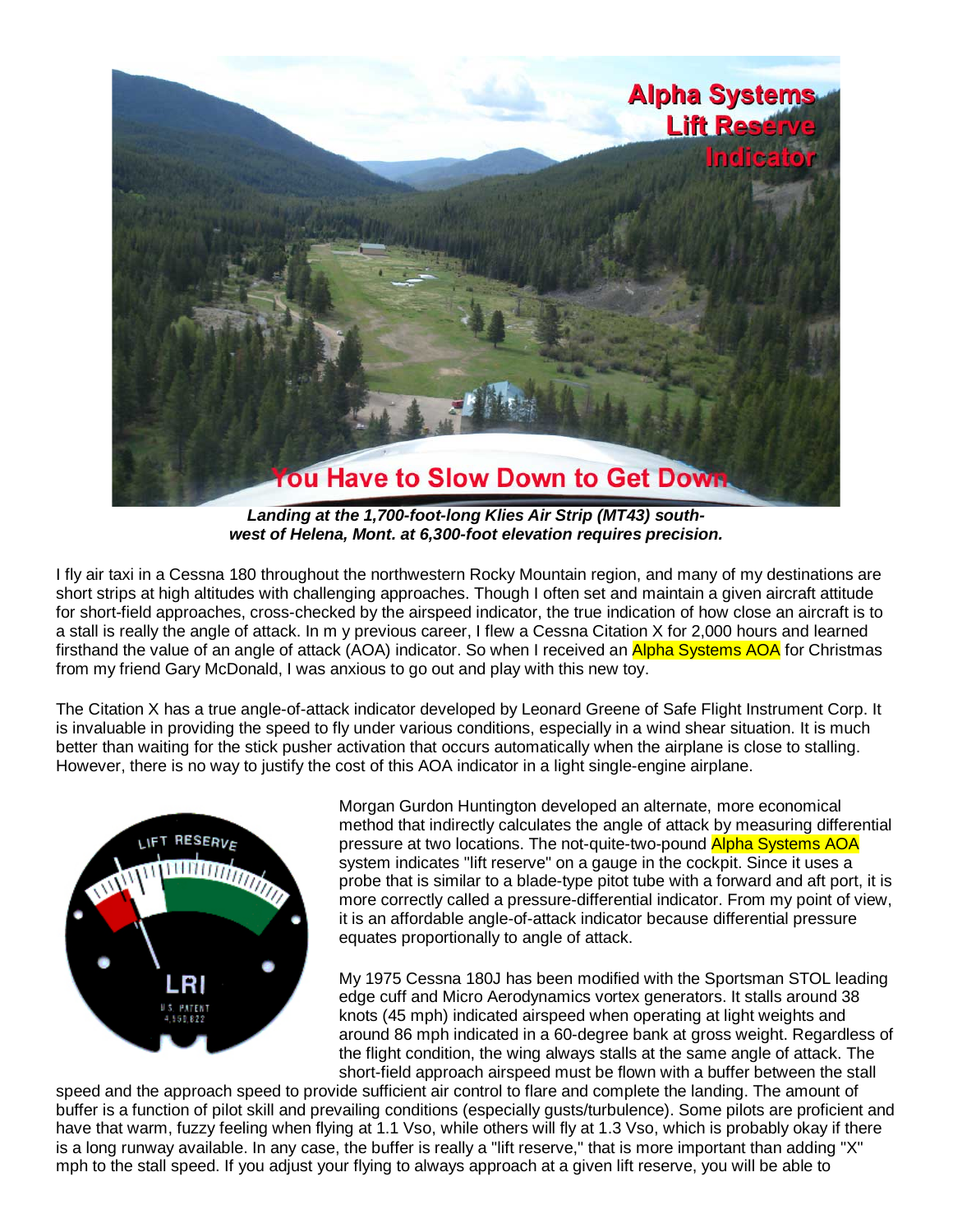consistently fly a short-field approach with predictable performance, eliminating the float during the flare, each and every time, regardless of the weight of the airplane, the center of gravity, the flap setting, or the density altitude. An approach during turbulent, gusty conditions will cause the indicated airspeed to jump around. Rather than watching the airspeed vary, you can see the lift reserve change, and this gives a better indication of how close to the edge you are flying.

## **Installation**

The Alpha Systems installation manual calls for four to twelve hours for the complete install. My Cessna 180 installation was completed in a little over two hours. The only time consuming part was stringing two 1/8-inch hard plastic tubes (and a 14-gauge wire for the later installation of a heading element) from the probe in the outer wing to the cockpit area.

The calibration is simple. The blade is initially adjusted to a 50-degree angle. Calibration is done in flight by transitioning to slow flight at minimum controllable airspeed until the vertical speed indicator shows "0" rate of climb or descent. The object of this exercise is to have the needle align on the mark between the red and white arcs. This determines what is called the "Zero Lift Reserve." If the needle is too far in the white, move the probe forward about one degree for each increment it is off; if it's too far in the red, move the probe aft. One or two flights should be all that you need to get the instrument calibrated.

## **Using the Indicator**

The AOA indicator is divided into three arcs: the red arc to show danger or at least caution, the white arc for maneuvering, and the green arc that **Alpha Systems** calls an area with "buckets of lift."

The juncture of the red and white arcs on the Alpha Systems AOA represents the L/Dmax and is the "zero lift reserve" datum used for calibration. This provides the best angle-of-climb speed regardless of the plane's gross weight and center of gravity, the flap setting (at least on the Cessna 180), or the density altitude. It functions during banked flight or forward slips, and it is more stable than the airspeed indicator when operating in turbulence or gusty wind conditions. Flying this point after an engine failure will provide the maximum glide speed.

The **red arc** of the AOA is known as the "area of reverse command" or the "backside of the power curve." An unsuspecting pilot may encounter problems when operating here. If you increase the angle of attach beyond L/Dmax, you operate in the red zone and the airplane's wings are unable to generate sufficient lift to maintain level flight. An increase in angle of attack or reduction in power without lowering the nose will cause the airplane to begin to sink. Moving farther into the red arc causes the mush or burble associated with the stall, then the stall itself. The amount that the needle moves into the red zone depends on the make and model of aircraft. The Cessna wing will allow the needle to move lower in this arc before stalling than some other airplanes. Also, the application of flaps may change this indication since you are effectively changing the chord of the wing.

The **white arc** is the maneuvering area. Making a short-field approach to landing with the needle indicating in the lower white arc range means there will be insufficient inertia remaining to cause floating after the transition from the approach attitude to the landing attitude. This guarantees the shortest landing distance. Using the spot method for landing—that is using an aiming point on the airstrip—and maintaining an airspeed in the white arc will consistently result in a touchdown within about 50 feet of the aiming point. The juncture of the white and green arcs is where you obtain the best rate-of-climb speed, and it results in the maximum endurance glide.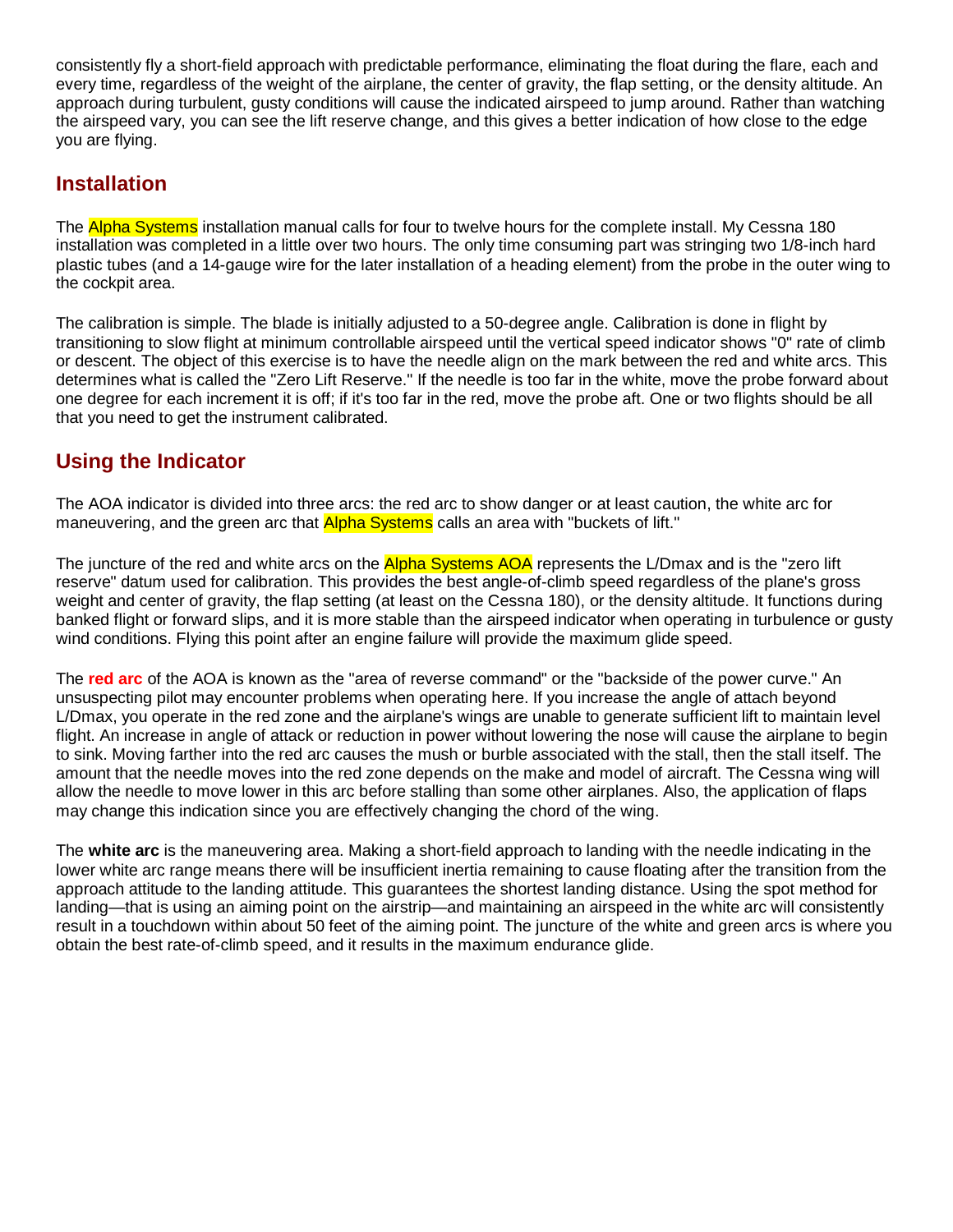The needle indicates in the **green arc** during normal flight. A chart of the drag curve shows the total drag is comprised of parasite drag from air friction, and induced drag resulting from lift being produced. Induced drag varies inversely with the square of the airspeed. If the speed is cut in half, the induced drag quadruples. This is the opposite of the creation of parasite drag, which varies proportionally to the square of the airspeed.

Suppose the pilot of a Cessna 180 on approach to an airstrip sees he is below the desired glade path. The first reaction is to pull back on the control wheel to extend the glide. When operating on the backside of the drag curve, this does not arrest the rate of descent; rather, it increases the sink.

The correct response goes against your grain; you need to lower the nose slightly and increase the power. On the "backside" of the power curve it is important to pitch to airspeed and power to altitude (or rate of descent). If power is unavailable, such as during an engine failure or flight in a sailplane, you must lower the nose to increase the airspeed and reduce the rate of descent.



Assume the pilot did not make the correct response and continues to approach the runway with the airspeed too slow and with the increased sink rate. Upon arrival at the flare point, the wing is unable to generate sufficient lift and the pilot, working with a limited amount of elevator movement, finds that when he pulls back on the control wheel, the nose does not come up and the descent is not arrested. Under this circumstance, there is not enough power available, even with full throttle, to stop the sink and make a safe landing.

## **Flight Test Results**

The AOA provides safety. If shows the proper indications with and without flaps extended for the best angle of climb, the best rate of climb, the minimum sink speed, and the maximum endurance speed.

How does it do this? The wing flies on angle of attack, not airspeed. To confirm that the instrument really works, I flew at zero lift reserve and performed a forward slip to the left. The needle moves about three increments into the red zone. The same occurred with a slip to the right. At first I thought it might react similar to an airplane, such as a Cessna 150, that has the static vent on only one side of the fuselage. Slip toward the static vent while maintain the same glide attitude and the indicated airspeed decreased about 10 knots; slip away from the vent the the indicated airspeed increases about 10 knots. The AOA doesn't react in the same manner. It actually shows that a forward slip in either direction is effective in reducing lift resulting in an increased sink rate and indicating a lift reserve diminishing toward the red zone.



I was a little skeptical when I started my first approach using the AOA, flying at zero lift reserve. Although I was at a light weight, I was certain that I would run out of elevator control during the flare and encounter a bounce or at least a solid arrival, due to the low indicated airspeed on approach. It didn't happen. The airplane touched the runway like a butterfly with sore feet and stayed firmly on the ground. No float, no bounce. Adding 360 pounds of fuel, mechanic's tools, survival equipment, and other

gear increase the weight about 500 pounds. The next approach at zero lift reserve resulting in a higher indicated